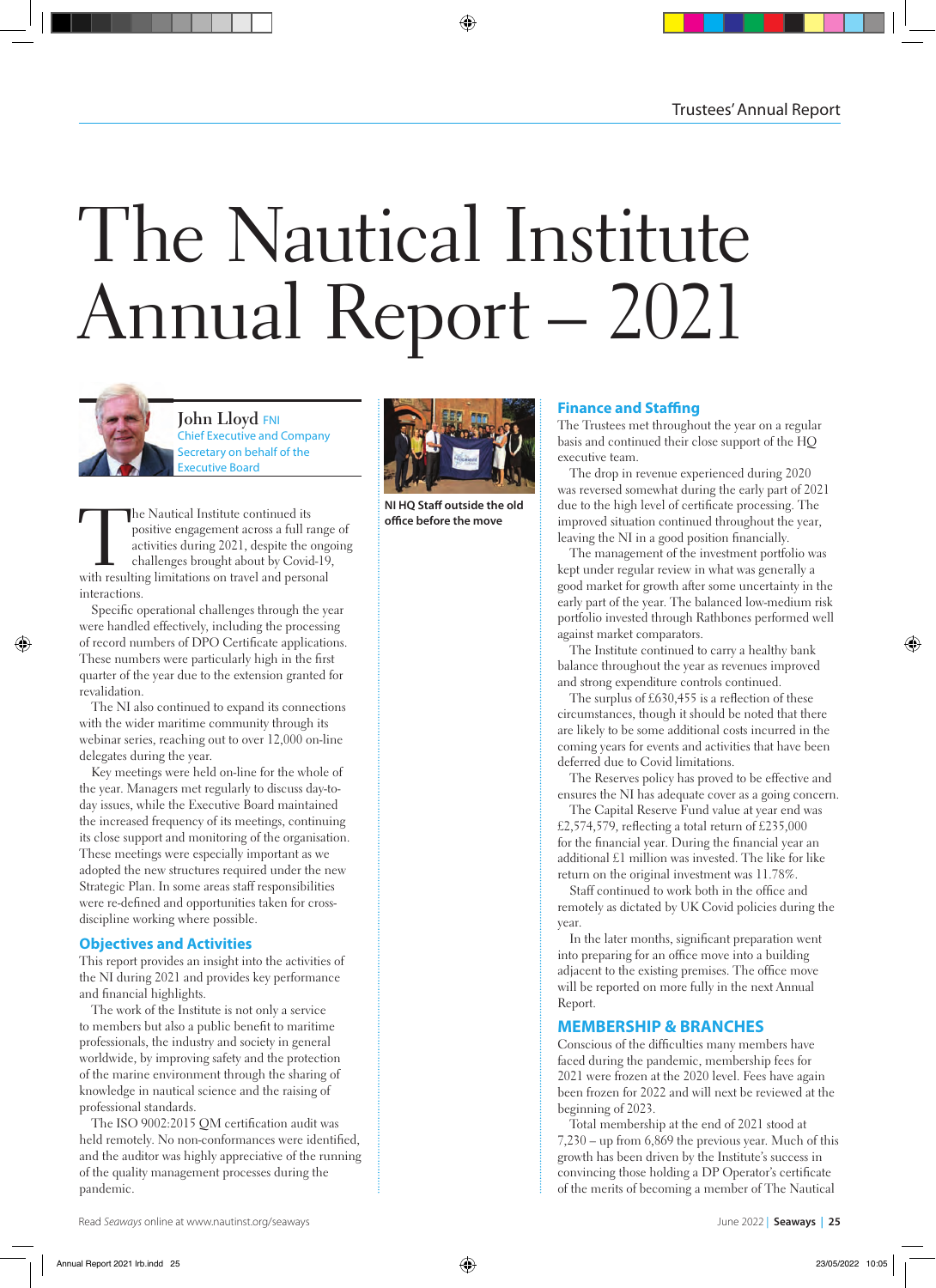Institute. In the latter six months of 2021 no fewer than 388 members joined via this route.

In addition, personal recommendations from current members to their colleagues and friends continue to prove an important source of member recruitment. New members have also been attracted to the Institute through our highly acclaimed webinars and through our LinkedIn technical group.

# **Skillshub – a new member benefit**

In February 2021 the Institute launched Skillshub, an online learning platform giving members free access to an exceptional range of work and business related courses.

Members can choose from more than 500 programmes that cover topics such as management and leadership, project management, communication skills, health and wellbeing and equality and diversity.

The courses feature videos, audio, infographics, blogs and images, making them informative and engaging. After completing a course, members can opt to receive a Continuing Professional Development certificate.

# **Introductory video for new members**

In addition to introducing new benefits, the Institute has also improved the welcome process for its newest members. A new introductory video explains how members can make the most of the many benefits their membership provides and complements an upgraded membership certificate and welcome pack.

# **New app for members**

Much of the groundwork for a new member app was completed during 2021. Incorporating a range of useful features and scheduled for a  $Q_2$ , 2022 launch, the app will enable members to catch up on the Institute's latest news, view upcoming events, read MARS reports, watch webinars, record CPD and read (and download) their monthly membership magazine *Seaways* .

# **NI Branches**

In 2021 we were delighted to support a number of the Institute's branches in promoting technical seminars. We were particularly honoured to provide extensive help to the Institute's London Branch which in November hosted an in-person conference on board *HQS Wellington* on the subject of container fires. It was pleasing to see the excitement among attendees at once again being able to network with colleagues face-to-face.

Support was also provided to those branches planning to hold NI 50th anniversary events in 2022. This included advising on the nature of the event they might wish to hold and providing marketing support to help in raising sponsorship at the local level.

# **Welcoming new Nautical Affiliate partners**

We are indebted to our Nautical Affiliate partners whose annual donations fund the Institute's Mariners' Alerting & Reporting Scheme (MARS). The scheme provides a free online database of marine accidents and near misses stretching back over 25 years.





In 2021 we were delighted to welcome the following organisations as new Nautical Affiliate partners and thank them for their contribution in helping to make shipping a safer industry: Blue Orange Wave, Nautical Science Academy, Green Bow Maritime Ltd, Octant Marine Limited, SQLearn, Fundacion Avante, Intership Navigation Co. Ltd. and Iridium Maritime.

## **Launch of the Armillary Club**

On 11 February 2021 we were honoured to host the inaugural meeting of the Armillary Club, a new and exclusive community for alumni and friends of The Nautical Institute. The Club provides its members with a forum through which they can stay in touch with developments at the Institute and also with each other. Members of the Club also provide generous and valuable support to the Institute's newly introduced legacy programme which aims to help those at the start of their maritime careers.

Speakers at the event included the Institute's current President Ms Jillian Carson-Jackson together with past Presidents Captain Nick Nash and Captain Duke Snider.

# **PUBLICATIONS**

The pandemic continued to impact on the publications schedule, with authors unable to provide planned contributions for personal as well as work-related reasons. We are very grateful to all our volunteer authors and peer reviewers for the support and dedication they show to the task. The efforts they put in last year were second to none.

We published a new edition of *Bridge Watchkeeping*. This edition has been completely revised and fully updated for the electronic bridge era. The practical manual gives advice on avoiding potential pitfalls, for example by not relying on a single source of information, and utilising a combine and compare strategy rather than either/or. Captain Yves Vandenborn FNI, Director of Loss Prevention at the Standard Club says in his Foreword that many accidents 'could have been prevented if the bridge teams had embraced the best practices set out in this book'.

 The launch webinar attracted some 897 participants.

Staying on the bridge, a fully revised and updated edition of *Bridge Team Management* is in planning. Taking into consideration the new IMO Bridge Resource Management model course, this update will include assessment tools and broaden the scope of the book to resource management in line with current practice. The book is intended for practical use on the bridge as well as by students. Publication is likely to be Q1 2023.

With support from bulk carrier fleet personnel, Intercargo carried out a major review of the second edition of the industry standard work *Bulk Carrier Practice which* will publish in Q3 2022.

A revised and updated edition of *The Shipmaster's Self Examiner* is near completion and will publish in Q2 2022. We are looking at a more sustainable way to update this practical guide. We are considering an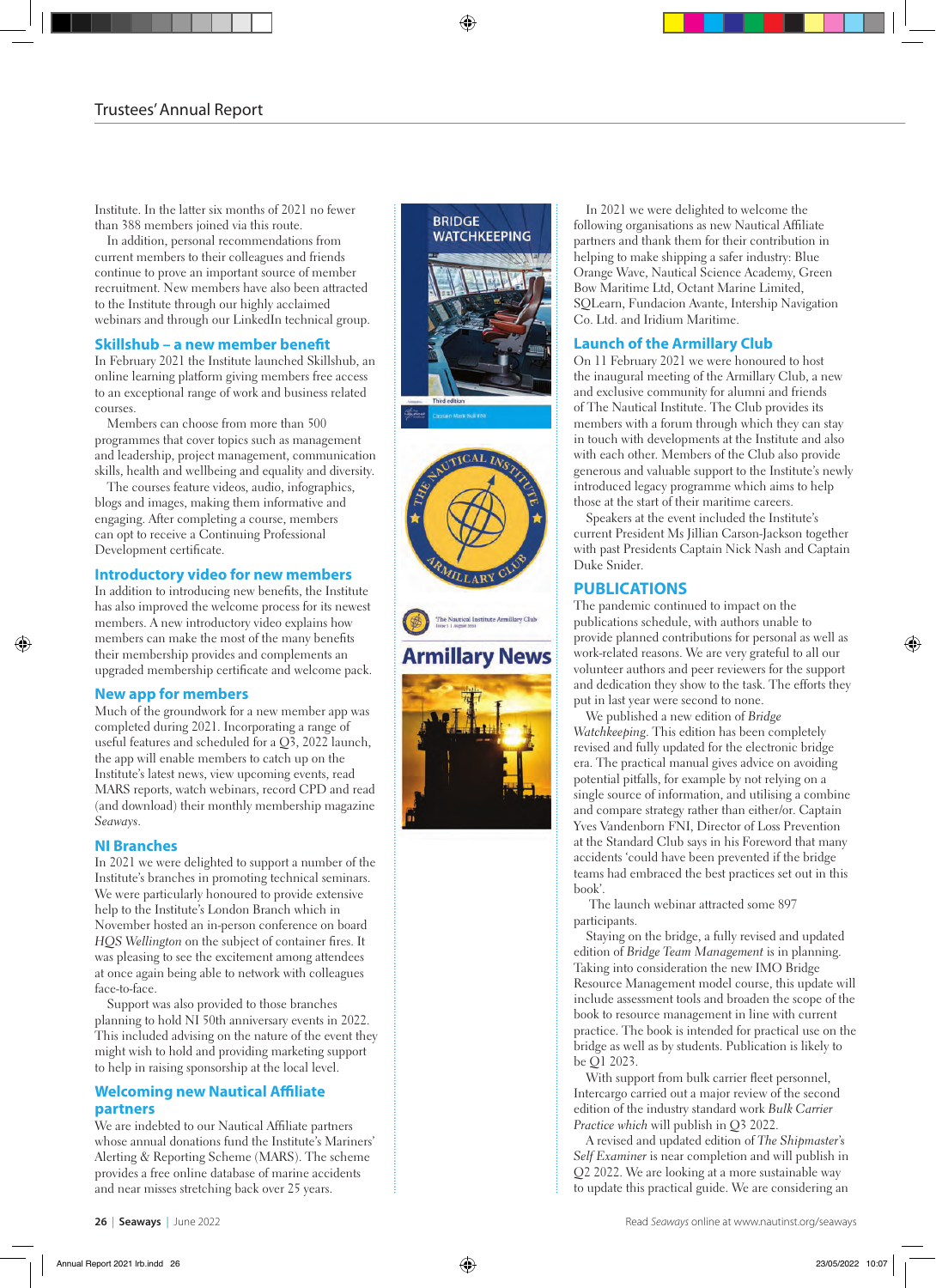annual update model with a dated edition each year.

Finally, we will be publishing a 50th anniversary book in April, a lavish hardback bound in water resistant cloth to celebrate this anniversary year.

In line with the growth in digital content, we are proposing to expand the channels that NI publications are sold through. In line with our strategic aim to grow book sales, we will look at creating a bespoke Amazon store, initially on the .uk and .com domains, which would give us increased visibility through Amazon Marketing Services and allow us to create NI books in the epub and other formats, which will mitigate ongoing supply chain issues.

As part of this digital strategy, we are proposing to update the Publications pages on the website, publishing free content in html on the website to improve search and discoverability, especially for *The Navigator*. This will allow us to reach the younger navigator community in print and online. We are also investigating *The Navigator* branded podcasts and videos to strengthen our reach into these areas and help us in fundraising.

Book sales remained solid in 2021 built on a strong performance from the new edition of *Bridge Watchkeeping*. Total book sales were 13,515 copies with a total value of £577,683. We maintained good relations with resellers. These account for the majority of the market. Many resellers have undergone strategic changes during the year with ownership and emphasis changing for some.

# *Seaways*

*Seaways* continues to reflect the evolving concerns of our members, with an increasing focus on issues surrounding mental health and wellness on board and on environmental issues, particularly those surrounding the reduction of greenhouse gases. Cooperation with the research and relationships team through webinars, articles and surveys has resulted in member input on EEDI and power limitation which have been taken into account at international level.

A close cooperation with the IMO committee, chaired by Capt Robert McCabe, keeps members updated on decisions and the work the NI does to represent our views there.

The magazine continues to be a forum for discussion, debate and the development of new ideas, as well as the reinforcement of current best practice. As always, a lot of productive and informative discussion takes place in Branch meetings and seminars, and *Seaways* allows us to share these events across the wider institute.

# **RESEARCH AND RELATIONSHIPS PROJECTS**

# *The Navigator* **Magazine**

*The Navigator* magazine continues to inspire professionalism in marine navigators. Its impact is evident from testimonials illustrating changes of behaviour, improved teamwork and a focus on mentoring.



With generous funding from IFAN and Ocean Technologies Group, the UK P&I Club, Rightship, and the PTC Group, we were able to deliver thousands of paper copies of *The Navigator* and many thousands more copies by the app and free downloads. Although some of the paper copies have been delayed due to flight restrictions imposed due to the pandemic, the electronic copies have come into their own. Users particularly appreciate that the app is fully searchable across all issues. We do recognise the value of the paper copies, and please be assured that all back copies are in the system and will be delivered eventually.

Issue 26 in February 2021 focused on Under Keel Clearance (UKC) and the complexities of managing what is regularly the closest navigational hazard – the seabed. Issue 27 in June 2021 focused on the management of navigational layers and how the integration of ECDIS, Radar and AIS can improve situational awareness and positional integrity. Issue 28 in October 2021 focused on data quality and how to ask the right questions to get the correct information. This is an important issue in an age of digitalisation and increasingly complex data streams.

# **A focus on ECDIS**

During 2021 the UK MAIB and the Danish MAIB published a major report on the use of ECDIS identifying benefits, but also significant challenges, for the industry. This report was the result of years of investigation, and many interviews and ship visits. The NI technical committee was consulted on the draft and the NI was instrumental in the promotion of the report, not least with a webinar attracting more than 1,000 participants with insightful debate. This webinar was followed with an NI organised industry stakeholder workshop in October. The NI continues to focus on improving navigational safety and identifying 'what good practice and design looks like'.

# **Virtual Reality and Shiphandling**

In 2021 the NI started a collaboration with Lloyds Register SafetyTech Accelerator (STA) programme, the first fully dedicated technology accelerator focused on safety and risk in industrial sectors and critical infrastructure. The NI has identified significant risk from poor shiphandling, arising from the challenge of gaining inexpensive and accessible experience. Further, onboard mentoring can be rare and simulation and manned models were too expensive for personal professional development. This issue has been repeatedly raised by NI members in many membership surveys and events.

Kilo Solutions was selected by the Safetytech Accelerator to develop VR training that helps users understand how to use controllable ship capabilities to counter external forces.

The training will be accessed via Oculus Quest and will allow the user to experience wind, tide, drift and momentum while manoeuvring a vessel in a restricted space. VR technology has come on in leaps and bounds over recent years, allowing a fully immersive learning experience.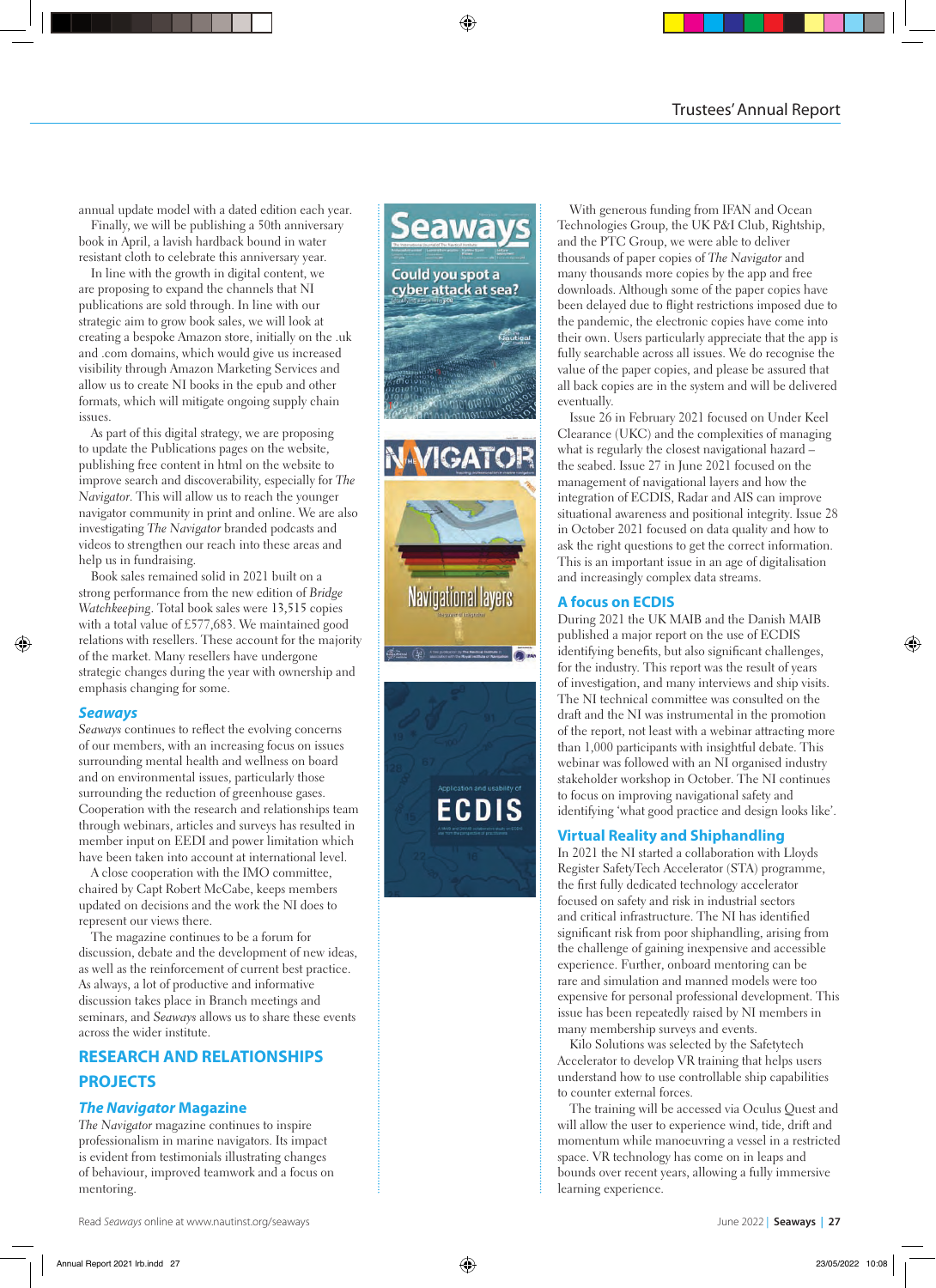In collaboration with the NI a short term 'proof of concept' project was started and by the end of 2021 the results were promising. Full results will be shared with the membership early in 2022.

#### **Technology Register**

Our current Strategic Plan reflects our members' desire to keep pace with emerging technology, how to best use it and to understand the skills needed to remain competent. In 2021 the NI surveyed our members to identify which technologies were of most interest to them. A dedicated group of members has now been assembled to review this technology register and will start advising the membership on the issues of greatest concern, starting in 2022.

## **IMO and IALA**

The NI continues its involvement with the IMO as a non-governmental organisation (NGO), attending a broad spectrum of meetings to address the wide range of our Members' interests. Throughout 2021 all IMO meetings have been virtual. Although there are certainly limitations from e-meetings due to the loss of personal networking and time constraints, this does allow us to involve delegates from around the world at little cost. Meetings attended in 2021 included MSC, MEPC, HTW, STC, LEG, PPR, FAL, NCSR, III, and CCC. Issues of priority were safety of navigation, the Human Element, life saving appliances, marine autonomous surface ships (MASS), greenhouse gas emissions, training, fatigue, and of course the welfare of seafarers and issues of repatriation due to Covid. These issues and meeting notes have been regularly reported in *Seaways*. The Executive Board particularly thanks our IMO Committee Chair Capt Robert McCabe, FNI for his commitment to this work.

The Board also thanks our President Jillian Carson-Jackson, FNI for her commitment to IALA, in particular on the subjects of eNavigation and VTS. The NI continues to engage with many other international organisations with staff and volunteers, operating remotely (in 2021) both from ashore and on occasion while at sea.

#### **Webinars**

The Nautical Institute and its Branches produced a series of webinars on many issues including technical and welfare matters. These webinars were first introduced many years ago as 'virtual Branch meetings,' but became more popular during the challenging times of Covid.







Members were encouraged to use the webinars as part of their Continuous Professional Development (CPD) with certificates provided to those who attend the live events.

During 2021, the NIHQ webinars attracted over 20,000 registrants and many thousands more took advantage of the recordings.

# **QUALIFICATIONS**

# **Accreditation Updates 2021**

Due to the pandemic, NI Accreditation audits were postponed from March 2020 and remained in abeyance throughout that year. 2021 remained very challenging due to the Covid-19 restrictions. Travelling was one of the biggest concerns, and maintaining the accreditation of our worldwide approved training centres without physically attending them was a key challenge.

In response, we introduced remote online accreditation audits, with the results subject to physical site visits when travelling is possible. The remote audit solution was well received by all our training providers, and we completed 37 audits, of which 34 were remote online audits and three were onsite.

Perhaps the greatest difficulty was timing, as our training providers are located in time zones around the world and we have to conduct the audit from 9 to 5 local time – often the middle of the night in the UK. Internet connectivity was another challenge in some locations, particularly when inspecting the simulator equipment.

#### **Accredited Training Centre Worldwide Map**



# **Accreditation Status**

From January 2021 to December 2021:

- l 83 centres registered (Americas 20, Asia & Australasia 28, Europe and Africa 35).
- l 4 Training centres opted out from the scheme.
- l 3 New training centres added (CAL Maritime May; Solent University – July; Estonian Maritime – November).
- 26 Centres accredited for STR Course.
- 46 Revalidation Courses.
- **6 Tanker Courses.**
- **4 DP Emergency Ship Handling Recognition** Courses.
- **9 Refresher Courses.**
- l 16 DPVM Scheme.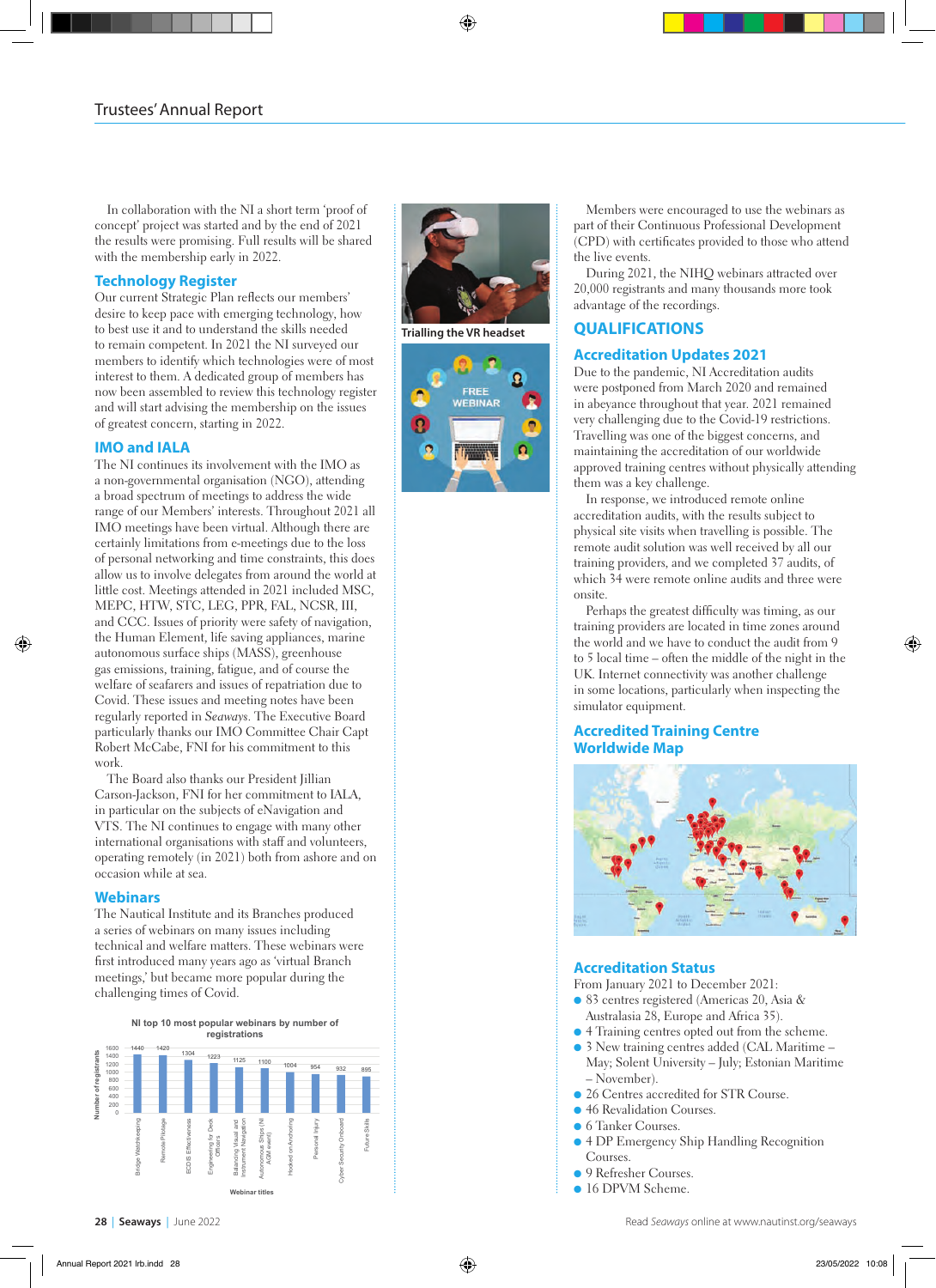#### **NI DP Instructors**

We have approved nine new DP instructors and 17 instructors for multiple training centres. All new instructors were interviewed before issuing the approval, in order to ensure the continued high quality of training. There are now 206 DP instructors worldwide, including new appointments.

#### **Blended Induction Course delivery support**

In March 2020, The Nautical Institute introduced temporary measures to deliver a 'blended' DP Induction course for an initial period of three months. 48 training centres benefited from the online delivery solution, which kept our DP training in good order. As the blended learning solution was well-received by the industry, we subsequently introduced a blended induction course where the theory part is taken online, followed by two days of practical training at the training centre. The changes have been published in the 2022 Accreditation and Certification Standards.

#### **Regional Training Providers and DPTEG Meetings**

Our regional training providers meeting and our steering committee (DPTEG) meetings were conducted online without disruption. However, the Global Regional Training Providers' face to face meeting was postponed until mid-2022.

#### **DP Vessel Maintainer Training and Certificate Scheme (Engineers)**

The DP Vessel Maintainer Scheme was launched in 2021. It has been promoted throughout the year on various platforms including webinars, social media, and DP Conferences, and has been well received by the industry.

By the end of 2021, 677 DPVM logbooks had been issued, indicating a positive response from the industry.

On-line assessments with remote invigilation were introduced allowing new entrants to this scheme to make good progress and proceed with recording the necessary practical experience.

#### **Training Scheme for DP Station Keeping Systems for Remote Operation**

Throughout 2021 The Nautical Institute worked closely with the Marine Autonomous Surface Ship Regulatory Working Group (MASSRWG). A subworking group was established with industry experts to introduce a new NI Scheme and model course for Remote DP Station Keeping Vessels. This course was approved by our industry steering committee and will be published in the 2022 Accreditation and Certification Standards.

#### **DP Certification Status**

The Qualifications team processes all DP applications remotely using data and scanned documents uploaded to individual accounts. Paper and electronic certificates are sent to successful applicants. First-time and upgrading DPOs are still required to mail their



documents to our office for final verification checks before the physical card certificate can be despatched.

- l 2920 DP Offshore logbooks issued in 2021.
- l 1112 DP Revalidation logbooks issued in 2021.
- 34 Ship handling logbooks issued in 2021.
- 677 DPVM logbooks issued in 2021.

#### **TestReach online exam activity 2021:**

- l 2951 Induction Course online exams at training centres.
- 90 Induction Course remote online exams.
- **.** 1678 Simulator Course online exams.
- 358 DPVM online exams at training centre.
- 22 DPVM remote online exams.
- 201 Revalidation Courses.
- l 5300 Total TestReach online exams during 2021.

# **Non-DP Recognised courses activity 2021**

The Recognition Scheme remains popular. The total number of Recognitions in 2021, including Recognition of Services and Ice Navigation is:

- 20 New recognitions.
- 28 Recognition renewals.
- l Recognition of services.
- l 1 Renewal of recognition of services.
- l 1 Ice Navigation recognition.

#### **Ice Navigation Scheme**

The Ice Navigation Scheme has continued to demonstrate global appeal, with the NI now having certificated 188 competent navigators of ships in a range of ice conditions at sea hailing from over 20 nations.

As before, all applicants to the scheme applied via the 'grandfather' route, using a mixture of sea time and simulator training to qualify.

We are committed to improving awareness of the Scheme, and to promoting the value of this certificate in a world where ice navigation is likely to increase. The nationality distribution of Ice Navigators is:

Certificated Ice Navigators by nationality Jan 2021

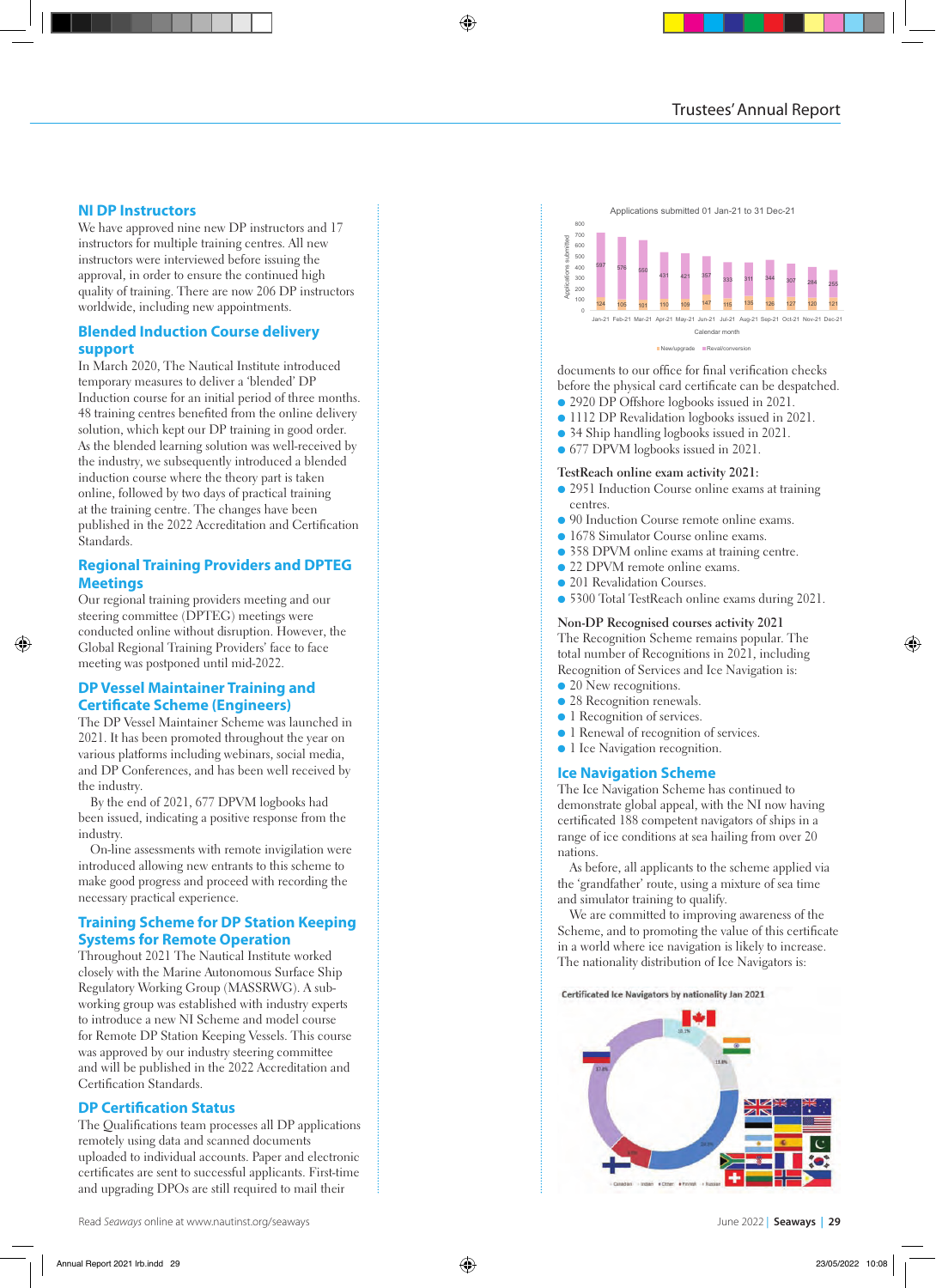# **Ballast Control Operator Accreditation Scheme**

The Nautical Institute's ballast control operator (BCO) Scheme and accreditation standard, developed with the International Association of Drilling Contractors (IADC), was reviewed in 2021, and substantial updates have been introduced. These are under final scrutiny and will be released in 2022.

# **The Nautical Institute Vessel Traffic Services (VTS) Accreditation Scheme (IALA R0103)**

The Nautical Institute received a request for an IALA VTS accreditation audit from the Finnish Transport and Communications Agency (Traficom). This was the first audit of its nature, and there were many milestones and challenges on the way, requiring a number of consultation meetings throughout the year. The first online audit meeting was on 24th September 2021, and the final closing meeting was online on 20th December 2021.

# **Oil Spill Response**

The provision of oil spill response training by blended learning techniques continued to expand considerably in 2021, the catalyst being the introduction of travel restrictions due to the global pandemic.

The NI worked with UK regulators to authorise blended learning packages that would meet UK regulatory requirements. Providers had to submit revised packages for approval to the NI before endorsements to current certificates could be issued. The strategy was extended to international scheme members.

As the year developed, applications for the use of blended learning techniques were authorised free of charge on a temporary basis. As new accreditation and re-accreditation visits were not possible the use of video meetings and observations of courses via remote means permitted the work to continue. As restrictions, particularly in the UK, were lifted during 2021 it became possible to charge for the addition of blended learning courses.

Certificate issue income continued its upward trend.

Four new centres were added in 2021; two in Nigeria and two in the UK. There are good prospects for further growth in 2022 and we also expect to resume on-site accreditation visits.







# **EDUCATION AND TRAINING**

#### **Short Courses**

The short courses developed and delivered by The Nautical Institute are now offered under the 'NI Academy' logo and branding, helping to define our contribution in this important professional development sector.

During the year, the number of short courses continued to grow. Popularity of the courses is such that it remains a challenge to find enough suitable instructors to maintain the quality of delivery, even after inducting new instructors.

We now deliver the following courses online using the Zoom platform:

- Navigation Assessor.
- l Add-on course to Navigation Assessor.
- **Onboard Competency Assessment.**
- Rethinking Investigations and Audits modules.
- l Blockchain for Maritime Professionals The Fundamentals.
- $\bullet$  Introduction to Shipping.
- **.** Human Element Modules.
- **Casualty Management Course.**
- l Bespoke Onboard Competency Assessment Course for shipping companies.
- **Bespoke Behaviour assessment course.** One key objective for the year was improving student learning experience in the virtual classroom

used for all course delivery . Maintaining quality of delivery is key to the reputation of these courses. Considerable efforts were made in ensuring customer feedback was closely monitored and improvements made where necessary.

These developments included increasing the amount of workshop-style interactions to complement traditional delivery and the implementation of on-line assessments.

Research continues to identify future skills gaps and prepare new courses using new technology such as cloud-based simulation for ship handling training.

# **The Self Study Command Scheme:**

The Command Scheme is continuing to grow and is now attracting candidates globally.

The Scheme has seen an increase of almost 37% in student numbers, leading us to increase the total number of mentors/assessors to six (from three last year) in preparation for further increases in student numbers due to the uptake by shipping companies and the Scheme Scholarship.

During 2021 we reserved 25% of the scholarships for women seafarers. We continue to offer this incentive in 2022.

# **The Nautical Institute Foundation**

The Nautical Institute Foundation is a wholly owned subsidiary of The Nautical Institute, governed by a team of trustees with industry expertise and experience. It aims to be self-sufficient and cover its costs through revenue from courses produced and offered to the wider maritime community. It aims to be financially independent of The Nautical Institute yet it draws from the needs of the community which the Institute serves.